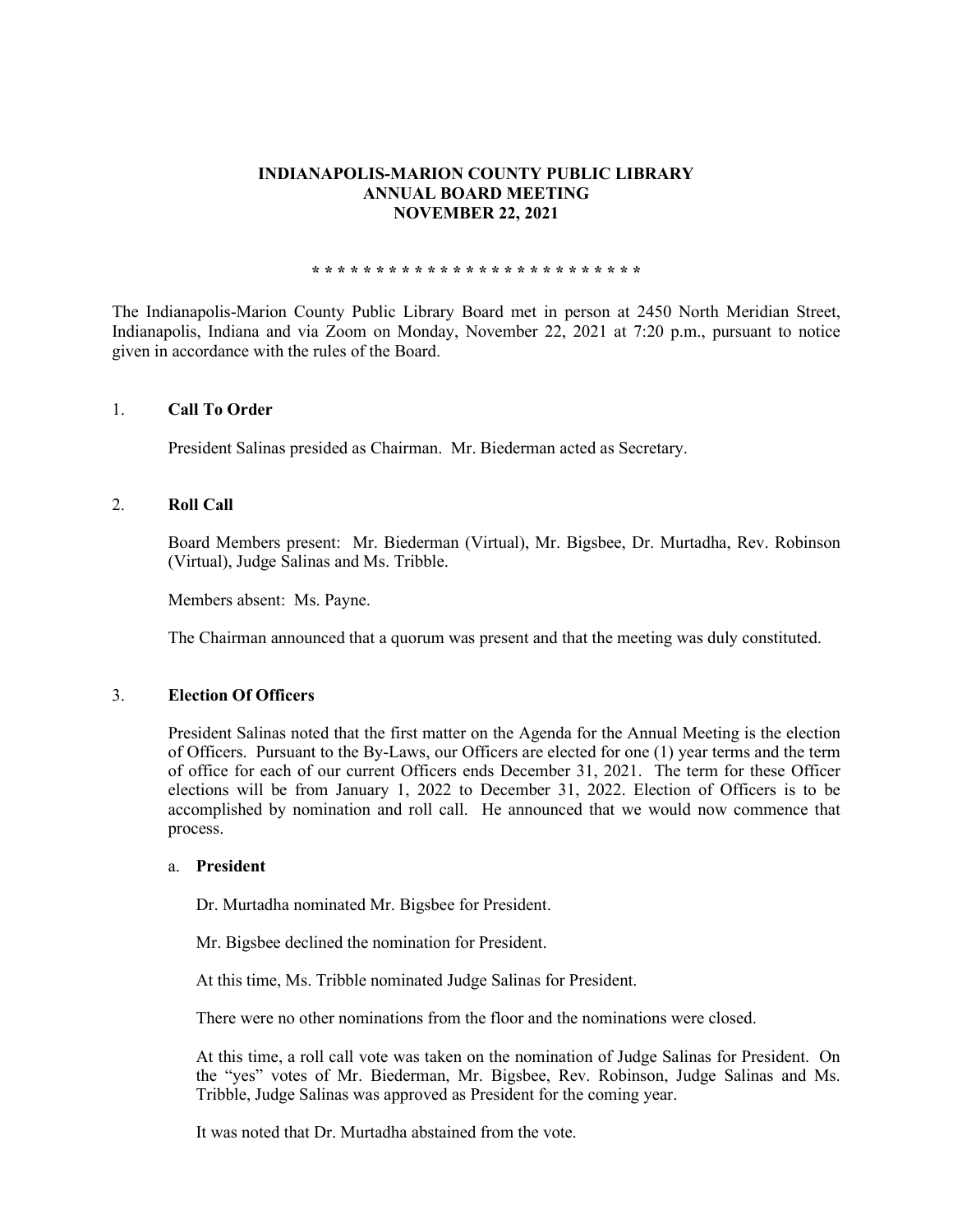## b. **Vice President**

Dr. Murtadha nominated Mr. Bigsbee for Vice President.

There were no other nominations from the floor and the nominations were closed.

At this time, a roll call vote was taken on the nomination of Mr. Bigsbee for Vice President. On the "yes" votes of Mr. Biederman, Mr. Bigsbee, Dr. Murtadha, Rev. Robinson, Judge Salinas and Ms. Tribble, Mr. Bigsbee was unanimously approved as Vice President for the coming year.

#### c. **Secretary**

Mr. Bigsbee nominated Mr. Biederman for Secretary.

There were no other nominations from the floor and the nominations were closed.

At this time, a roll call vote was taken on the nomination of Mr. Biederman for Secretary. On the "yes" votes of Mr. Biederman, Mr. Bigsbee, Dr. Murtadha, Rev. Robinson, and Judge Salinas and Ms. Tribble, Mr. Biederman was approved as Secretary for the coming year.

#### d. **Treasurer**

Mr. Bigsbee nominated Carolyn Adams, the Library's Interim Chief Financial Officer, for Treasurer.

There were no other nominations from the floor and the nominations were closed.

At this time, a roll call vote was taken on the nomination of Ms. Carolyn Adams for Treasurer. On the "yes" votes of Mr. Biederman, Mr. Bigsbee, Dr. Murtadha, Rev. Robinson, Judge Salinas and Ms. Tribble, Ms. Adams was unanimously approved as Treasurer for the coming year.

#### 4. **Annual Resolution 65 – 2021 with By-Laws**

President Salinas commented that annually the Board approves its Annual Resolution to approve, confirm or reauthorize those matters that are addressed annually. A copy of the current By-Laws is also attached. There are no proposed changes to the current form of the By-Laws, and as part of the Annual Resolution, the By-Laws are being reaffirmed and approved in their current form.

After full discussion and careful consideration, Annual Resolution 65 – 2021 with By-Laws, was adopted on the motion of Mr. Bigsbee, seconded by Mr. Biederman, and the "yes" votes of Mr. Biederman, Mr. Bigsbee, Dr. Murtadha, Rev. Robinson, Judge Salinas and Ms. Tribble.

Motion carried.

The Annual Resolution with By-Laws is appended to, and made a part of, these minutes.